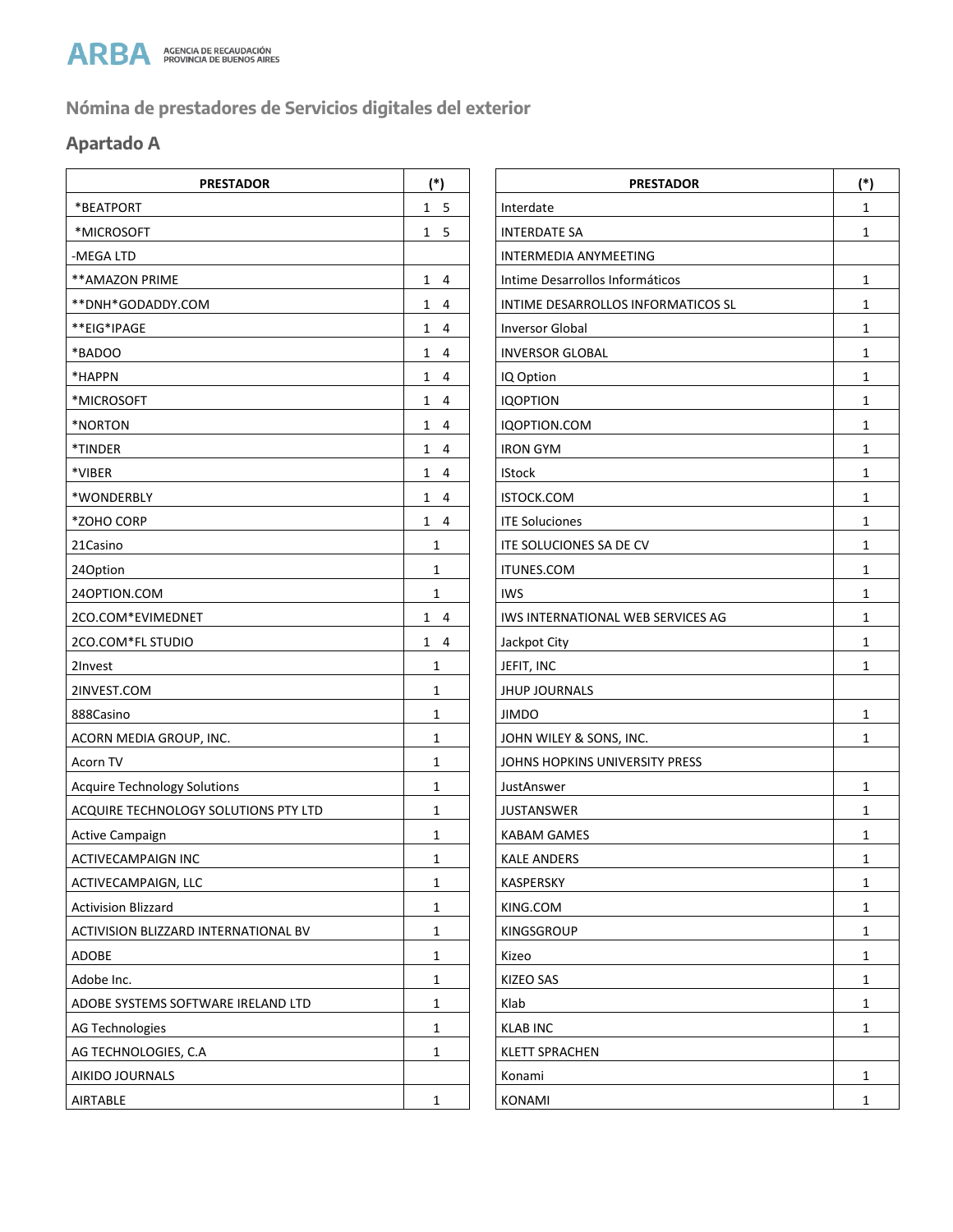

| AlfaSys Tecnologia<br>$\mathbf{1}$<br>LA EMPRESA MAIL TRACK S.L<br><b>ALTIGI</b><br>$\mathbf{1}$<br>LabWare | $\mathbf{1}$<br>1<br>1 |
|-------------------------------------------------------------------------------------------------------------|------------------------|
|                                                                                                             |                        |
|                                                                                                             |                        |
| ALTIGI GMBH<br>$\mathbf{1}$<br>LABWARE LATIN AMERICA INC                                                    |                        |
| AMAZNPRIMEAU MEMBER<br>$\mathbf{1}$<br>LATAM STREAMCO INC.                                                  | 1                      |
| $\mathbf{1}$<br>AMAZNPRIMENL MEMBER<br>Latam Streaming                                                      | $\mathbf{1}$           |
| AMAZNPRIMESG MEMBER<br>$\mathbf{1}$<br>Leaducate                                                            | 1                      |
| Amazon Ads<br>$\mathbf{1}$<br>LEADUCATE SA                                                                  | $\mathbf{1}$           |
| $\mathbf{1}$<br>AMAZON ADVERTISING LLC<br>LEARNING SANOMA                                                   |                        |
| LEIDEN TECHNOLOGY DO B<br><b>AMAZON DIGITAL</b><br>$\mathbf{1}$                                             |                        |
| LEIDEN TECHNOLOGY DO B*<br>AMAZON DIGITAL<br>1                                                              | 4                      |
| $\mathbf{1}$<br>LEVEL UP INTERACTIVE<br><b>AMAZON MUSIC</b>                                                 |                        |
| AMAZON MUSIC*<br>$1 \quad 4$<br>LEVELUP*KFC                                                                 | $1 \quad 4$            |
| <b>AMAZON PRIME</b><br>$\mathbf{1}$<br>LEVELUP*SMOOTHIEKING63                                               | 1 4                    |
| <b>AMAZON PRIME FR</b><br>$\mathbf{1}$<br><b>LEVELUPCOINS</b>                                               |                        |
| $1 \quad 4$<br><b>AMAZON PRIME*</b><br>LEVELUPHONEYGROW                                                     | 1                      |
| AMAZON SERVICES EUROPE S.A.R.L.<br>$\mathbf{1}$<br>LEVELUPLIFE                                              |                        |
| AMAZON SERVICES INTERNATIONAL, INC.<br>$\mathbf{1}$<br>LEVELUPMODERNMARKETEA                                |                        |
| $\mathbf{1}$<br>AMAZON VIDEO<br>Lexum                                                                       | $\mathbf{1}$           |
| AMAZON WEB SERVICES<br>$\mathbf{1}$<br>LEXUM INFORMATIQUE JURIDIQUE INC.                                    | $\mathbf{1}$           |
| <b>AMAZON WEB SERVICES</b><br>$\mathbf{1}$<br>LIBERTEX                                                      | 1                      |
| Amazon web services (AWS)<br>$\mathbf{1}$<br>LIBERTEX.ORG                                                   | 1                      |
| $\mathbf{1}$<br>AMAZON.COM SERVICES, LLC<br>LILITH MOBI                                                     | 1                      |
| AMAZONPRIMEBR<br>$\mathbf{1}$<br>LIME                                                                       | $\mathbf{1}$           |
| AMDOCS<br>$\mathbf{1}$<br>LINKEDIN                                                                          | $\mathbf{1}$           |
| AMZ*HULU LLC<br>$1 \quad 4$<br>LINKEDIN 5204551204 LNKD.                                                    | $\mathbf{1}$           |
| <b>AMZNPRIME DE</b><br>LINKEDIN-528*3176304<br>$\mathbf{1}$                                                 | $1 \quad 4$            |
| ANDROVID<br>$\mathbf{1}$<br>Linode                                                                          | 1                      |
| <b>ANKAMA GAMES</b><br>$\mathbf{1}$<br>LINODE LLC                                                           | $\mathbf{1}$           |
| ANYMEETING<br>LIVEJOURNAL                                                                                   |                        |
| $\mathbf{1}$<br>Aspiegel<br>LIVEU                                                                           | $\mathbf{1}$           |
| ASPIEGEL LIMITED<br>LOGICSHARE LLC<br>1                                                                     | 1                      |
| $\mathbf{1}$<br>LOGMEIN IRELAND LIMITED<br>Asylum Marketing                                                 | 1                      |
| ASYLUM MARKETING LLC<br>LogMeIn Ireland Ltd.<br>1                                                           | 1                      |
| Audible<br>$\mathbf{1}$<br>LOGMEIN*GOTOMEETING                                                              | 1                      |
| AUDIBLE, INC.<br>$\mathbf{1}$<br>LONG TECH                                                                  | $\mathbf{1}$           |
| LOVOO.COM<br>Automattic<br>1                                                                                | $\mathbf{1}$           |
| AUTOMATTIC INC.<br>$\mathbf{1}$<br>Mailblast                                                                | 1                      |
| MAILBLAST S.A. DE C.V.<br>Avanan<br>1                                                                       | $\mathbf{1}$           |
| $\mathbf{1}$<br>AVANAN, INC.<br>Mailchimp                                                                   | $\mathbf{1}$           |
| MAILCHIMP *MONTHLY<br>AVANGATE<br>1                                                                         |                        |
| <b>AVAST NEWWAY</b><br>Mailtrack<br>$\mathbf{1}$                                                            | $\mathbf{1}$           |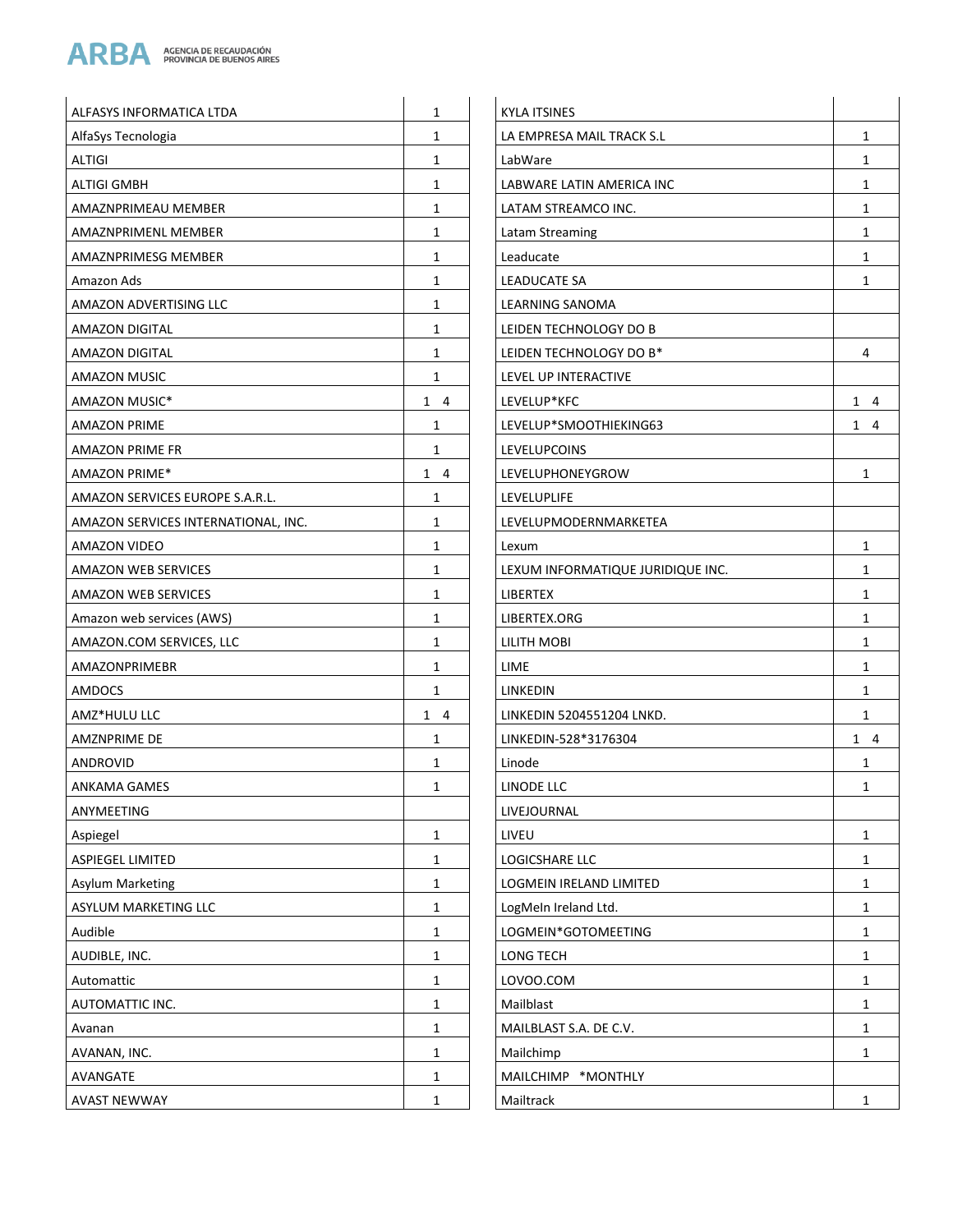

| <b>AVAST NEXWAY</b>        | 1            | <b>MASSIVE MEDIA</b>                           | $\mathbf{1}$ |
|----------------------------|--------------|------------------------------------------------|--------------|
| <b>AVAST SOFT</b>          | $\mathbf{1}$ | <b>MATCH GROUP INC</b>                         | $\mathbf{1}$ |
| <b>AVAST SOFT</b>          |              | Match.com                                      | $\mathbf{1}$ |
| AVG ECOMMERCE              |              | MATCH.COM LATAM LIMITED                        | 1            |
| <b>AVG STORE</b>           | $\mathbf{1}$ | Mcafee (intel security)                        | $\mathbf{1}$ |
| AVID MEDIA COMPOSER        | 1            | MCAFEE LLC                                     | $\mathbf{1}$ |
| AVIRA ANTIVIR              | $\mathbf{1}$ | <b>MDPI AG</b>                                 | $\mathbf{1}$ |
| AXESO5                     |              | MEDIAFIRECHARGECOM                             | $\mathbf{1}$ |
| Axon                       | 1            | MEETIC.COM                                     |              |
| AXON TRAINING S.A          | 1            | MEGA CLOUD SERVICES                            | $\mathbf{1}$ |
| <b>BADOO</b>               |              | Meister                                        | $\mathbf{1}$ |
| <b>BADOO HELP BUMBLE.C</b> | 1            | MEISTERLABS GMBH                               | $\mathbf{1}$ |
| BADOO.COM                  |              | <b>MELESTA GAMES</b>                           | 1            |
| <b>BAYTREE LTD</b>         | $\mathbf{1}$ | MERCADOPAGO*PINKERTON SA                       | $1 \quad 4$  |
| BE2 - BE2.COM.MX           | $\mathbf{1}$ | <b>META</b>                                    | 1            |
| <b>BE2 ? SOLTEROSCONNI</b> | $\mathbf{1}$ | Microsoft                                      | $\mathbf{1}$ |
| BE2 S.A.R.L                | $\mathbf{1}$ | MICROSOFT *                                    | $1\quad 2$   |
| BE2*                       | $1 \quad 4$  | MICROSOFT MPN PC                               | 1            |
| <b>BEATPORT</b>            | $\mathbf{1}$ | MICROSOFT*                                     | $1 \quad 4$  |
| <b>BEELINGO</b>            | 1            | Milvus                                         | $\mathbf{1}$ |
| <b>BEFLICK</b>             | $\mathbf{1}$ | MILVUS INOVACOES EM SOFTWARE LTDA - EPP        | $\mathbf{1}$ |
| <b>BET365</b>              | $\mathbf{1}$ | <b>MITBLADDK</b>                               |              |
| Bet365 Group Ltd           | $\mathbf{1}$ | <b>MOCO Studios</b>                            | $\mathbf{1}$ |
| Betsson                    | 1            | MOCO STUDIOS PRIVATE LIMITED                   | $\mathbf{1}$ |
| BETSSON.COM                | 1            | Modyo                                          | 1            |
| <b>BETWAY</b>              | $\mathbf{1}$ | MODYO SPA                                      | $\mathbf{1}$ |
| <b>BINANCE BUY CRYPTO</b>  | 1            | <b>MOJANG</b>                                  | $\mathbf{1}$ |
| BINANCE.COM                | 1            | <b>Mojang Studios</b>                          | $\mathbf{1}$ |
| <b>BITDEFENDER</b>         | 1            | <b>MONDAY MOVERS</b>                           | $\mathbf{1}$ |
| BITRIX, INC.               | $\mathbf{1}$ | MongoDB Cloud                                  | 1            |
| Bitrix24                   | $\mathbf{1}$ | MONGODB.COM                                    |              |
| <b>BLIZZARD ENT</b>        | $\mathbf{1}$ | MONGODBCLOUD                                   | $\mathbf{1}$ |
| BLIZZARD ENTERTAINMENT     |              | <b>MONOCLE</b>                                 |              |
| BLOOMBERG                  |              | MONOCLE MONOCLE                                |              |
| BLS*BALSOFT                | $1 \quad 4$  | <b>MOON ACTIVE</b>                             | $\mathbf{1}$ |
| BLS*CONFIRMATION.COM       | $1 \quad 4$  | MOONFROG LABS                                  | $\mathbf{1}$ |
| BLS*DOMWEB.COM             | $1 \quad 4$  | <b>MOVAVI</b>                                  | $\mathbf{1}$ |
| BLS*IMARKETSLIVE           | $1 \quad 4$  | MSFT*                                          | $1 \quad 3$  |
| BLS*MONDAY.COM             | $1 \quad 4$  | MSLI LATAM, INC.                               | $\mathbf{1}$ |
| BLS*MYHERITAGE LTD Z       | $1 \quad 4$  | MTV NETWORKS LATIN AMERICA INC.                | $\mathbf{1}$ |
| BLS*MYHERITAGE_LTD         | $1 \quad 4$  | <b>MTVLA</b>                                   | $\mathbf{1}$ |
| BLS*SWIFTIC F K A COMO     | $1 \quad 4$  | Multidisciplinary Digital Publishing Institute | $\mathbf{1}$ |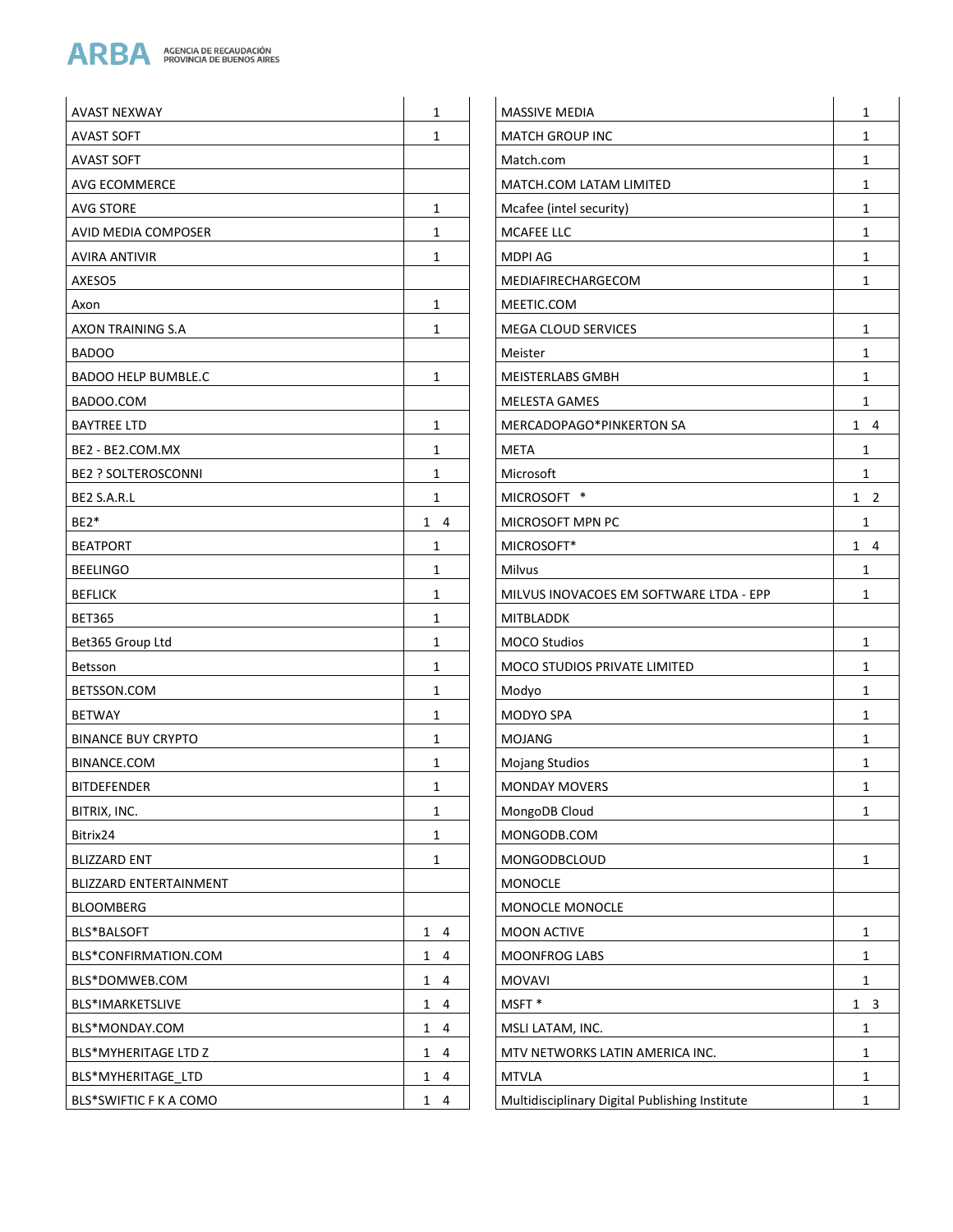

| BLS*SWIFTIC F.K.A COMO           | $1 \quad 4$  | MYFITNESSPAL               |              |
|----------------------------------|--------------|----------------------------|--------------|
| <b>BLUEHOST</b>                  | $\mathbf{1}$ | MYHERITAGE                 |              |
| <b>BOLD</b>                      | $\mathbf{1}$ | <b>MYHERITAGE LTD</b>      | $\mathbf{1}$ |
| <b>BOLD LLC</b>                  | $1\,$        | MYHERITAGECOM              | 1            |
| <b>BQ Support</b>                | $\mathbf{1}$ | MYSS.COM                   |              |
| <b>BRIGHT MARKET LLC</b>         | $\mathbf{1}$ | MYSS.COM                   | 1            |
| <b>Brock Solutions</b>           | $\mathbf{1}$ | MZ CONSULT NY LLC          | $\mathbf{1}$ |
| <b>BROCK SOLUTIONS INC</b>       | $\mathbf{1}$ | MZ Group                   | $\mathbf{1}$ |
| <b>BrowserStack</b>              | $\mathbf{1}$ | NAPSTER FRANCE             | $\mathbf{1}$ |
| <b>BROWSERSTACK INC</b>          | $\mathbf{1}$ | NAPSTER INFORMATICA        | $\mathbf{1}$ |
| BT*DOMESTIKA INTERACTIVA         | $1 \quad 4$  | Nasdag                     | 1            |
| <b>BUDDHIFY</b>                  | $\mathbf{1}$ | NASDAQ TECHNOLOGY AB       | $\mathbf{1}$ |
| <b>BULB QUALITY SUPPORT B.V.</b> | $\mathbf{1}$ | NBA League pass            | $\mathbf{1}$ |
| <b>BULLGUARD</b>                 | $\mathbf{1}$ | NBA Media Ventures, LLC.   | $\mathbf{1}$ |
| <b>BUMBLE</b>                    |              | NETDRAGON WEBSOFT LTD      | $\mathbf{1}$ |
| <b>BUMBLE BEE</b>                | $\mathbf{1}$ | NETFLIX                    | $\mathbf{1}$ |
| <b>BUMBLE BUMBLE</b>             | $\mathbf{1}$ | NETMARBLE                  | $\mathbf{1}$ |
| <b>BUMBLE HELP BUMBLE</b>        | $\mathbf{1}$ | <b>NEW YORK TIMES</b>      |              |
| <b>BUMBLE SOCIAL NETWORK</b>     | $\mathbf{1}$ | Nexway                     | 1            |
| <b>BUMBLEBEE</b>                 | $\mathbf{1}$ | <b>NEXWAY SASU</b>         | $\mathbf{1}$ |
| <b>BUMBLEBEE TRUCK</b>           | $\mathbf{1}$ | <b>NIANTIC INC</b>         | $\mathbf{1}$ |
| <b>BUZZFEED</b>                  | $\mathbf{1}$ | NILTASOFT LIMITED          | $\mathbf{1}$ |
| Bwin                             | $\mathbf{1}$ | NordVPN                    | $\mathbf{1}$ |
| <b>Bytro Labs</b>                | $\mathbf{1}$ | NORDVPN S.A.               | $\mathbf{1}$ |
| <b>BYTRO LABS GMBH</b>           | $\mathbf{1}$ | NORTON <sup>*</sup>        | $1 \quad 3$  |
| Candy Crush                      | $\mathbf{1}$ | <b>Norton Antivirus</b>    | 1            |
| CANVA                            | $1\quad 6$   | NORTONLIFELOCK INC.        | $\mathbf{1}$ |
| <b>CASPIO</b>                    | 1            | <b>NOTION</b>              | 1            |
| CBA*WEBNODE                      | $1 \quad 4$  | NYT*NYT TIME SYNDICATE     | 4            |
| <b>CERBERUS ANDROID</b>          |              | OAKTREE SOFTWARE           | 1            |
| CEX.IO                           | $\mathbf{1}$ | <b>OASIS GAMES</b>         | $\mathbf{1}$ |
| <b>CGCH CONCEPTS GRO</b>         | $\mathbf{1}$ | Odoo                       | $\mathbf{1}$ |
| Checklist Fácil                  | $\mathbf{1}$ | ODOO INC.                  | $\mathbf{1}$ |
| CHECKLIST FACIL SISTEMA LTDA     | $\mathbf{1}$ | ONE DRIVE                  |              |
| <b>Chronicle Books</b>           | $\mathbf{1}$ | <b>ONLYFANS</b>            | $\mathbf{1}$ |
| <b>CHRONICLE LLC</b>             | $\mathbf{1}$ | OPENENGLISH.COM            | $\mathbf{1}$ |
| CipSoft                          | 1            | OPENPAY*AVAST DL           | $1 \quad 4$  |
| <b>CIPSOFT GMBH</b>              | $\mathbf{1}$ | OPENPAY*GODADDY DL         | $1 \quad 4$  |
| CKO*HOSTINGER                    | $1 \quad 4$  | <b>OVERTIER OPERATIONS</b> | $\mathbf{1}$ |
| Cleverbridge                     | $\mathbf{1}$ | <b>Overtier Operations</b> | 1            |
| <b>CLEVERBRIDGE AG</b>           | $\mathbf{1}$ | PADDLE PAYMENTS LIMITED    | $\mathbf{1}$ |
| CLICKDESK-855                    | $\mathbf{1}$ | Paddle.com                 | 1            |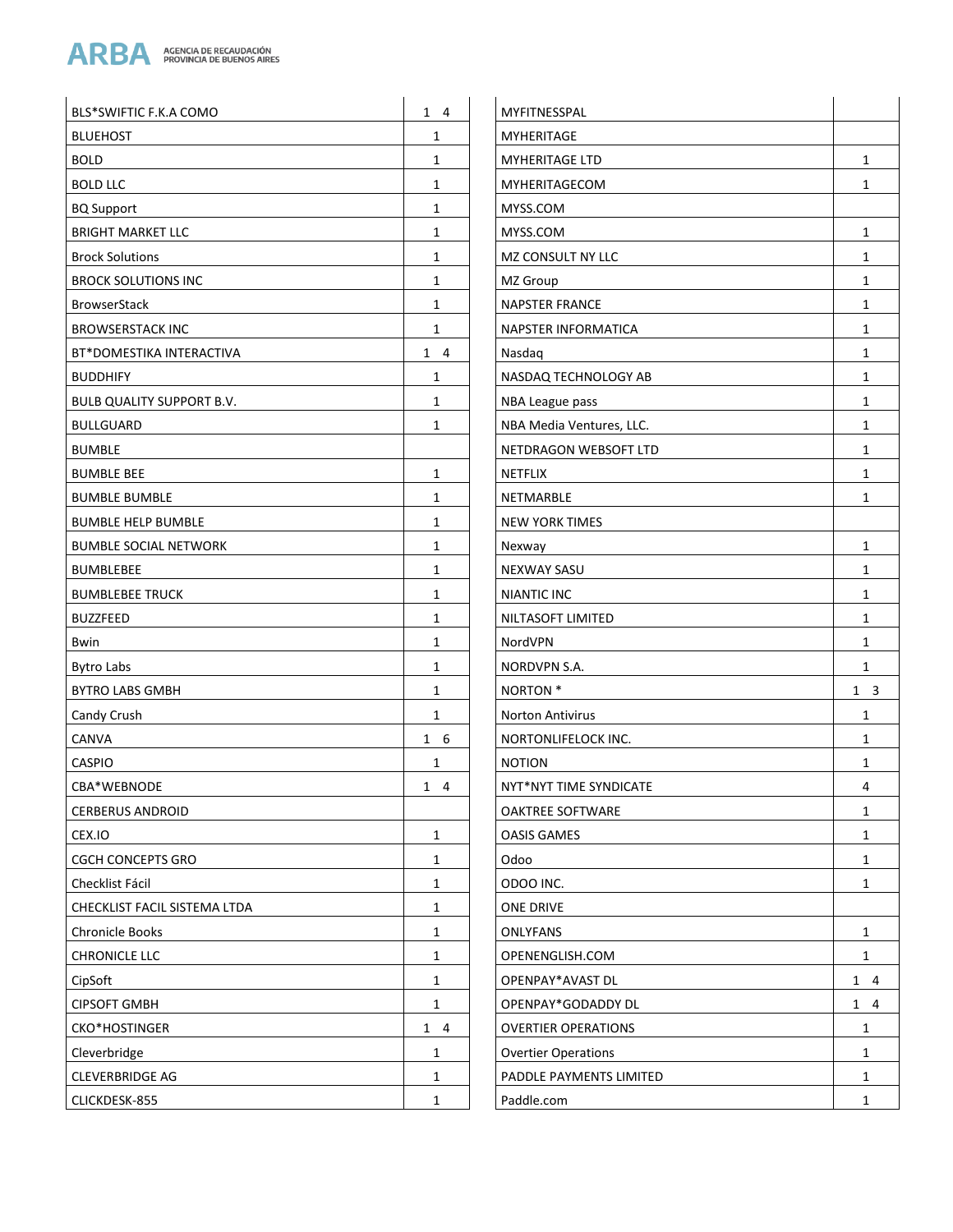

| <b>CLICKUP</b>                         | $\mathbf{1}$ | <b>PANDA SECURITY</b>                  | 1            |
|----------------------------------------|--------------|----------------------------------------|--------------|
| Clientify                              | $\mathbf{1}$ | PARADISE PUBLISHER                     |              |
| CLIENTIFY, S.L.                        | $\mathbf{1}$ | Party Casino                           | 1            |
| <b>CLOUD GAMES</b>                     | $\mathbf{1}$ | PASSLINE                               |              |
| <b>Coaching Kale Anders</b>            | $\mathbf{1}$ | PASSLINE B                             | $\mathbf{1}$ |
| CODASHOP                               |              | Patreon                                | 1            |
| CODE42.COM                             | $\mathbf{1}$ | PATREON, INC.                          | 1            |
| CODEA                                  | $\mathbf{1}$ | PAYPAL *CRUNCHYROLL                    | $1 \quad 3$  |
| Codigo Petaccia                        | $\mathbf{1}$ | PAYPAL *DELLMONT BV                    | $1 \quad 3$  |
| <b>CODIGOPETACCIA</b>                  | $\mathbf{1}$ | PAYPAL *DONWEBCOM                      | $1 \quad 3$  |
| CODINGAME                              | $\mathbf{1}$ | PAYPAL *ETEACHERGRO                    | $1 \quad 3$  |
| Cognex                                 | $\mathbf{1}$ | PAYPAL *FACEBOOK                       | $1 \quad 3$  |
| <b>COGNEX CORPORATION</b>              | $\mathbf{1}$ | PAYPAL *FACEBOOK?                      | $1 \quad 3$  |
| <b>COINBASE</b>                        | $\mathbf{1}$ | PAYPAL *GODADDY                        | $1 \quad 3$  |
| COLUMBIA JOURNAL                       |              | PAYPAL *HOSTINGER                      | $1 \quad 3$  |
| COLUMBIA JOURNALISM                    |              | PAYPAL *IPAGE                          | $1 \quad 3$  |
| CONFIRMATION.COM                       | $\mathbf{1}$ | PAYPAL *PREZIBASE                      | 3            |
| ContentStuff                           | $\mathbf{1}$ | PAYPAL *TAKE 2 INC                     | 3            |
| CONTENTSTUFF SERVIÇOS DE INTERNET LTDA | $\mathbf{1}$ | PAYPAL *TAKE2AUCTIO                    | 3            |
| CoolBet                                | $\mathbf{1}$ | PAYPAL *WORKANA LLC                    | $1 \quad 3$  |
| Copywriting de otra Galaxia            | $\mathbf{1}$ | PayPro Global                          | 1            |
| COPYWRITING DE OTRA GALAXIA S.L.       | $\mathbf{1}$ | PAYPRO GLOBAL, INC.                    | 1            |
| <b>COSMIC GO PAYMENT</b>               | $\mathbf{1}$ | <b>PCLOUD</b>                          | $\mathbf{1}$ |
| Coursera                               | $\mathbf{1}$ | Pearson Virtual University Enterprises | $\mathbf{1}$ |
| COURSERA, INC.                         | $\mathbf{1}$ | PEARSON VUE                            | 1            |
| cPanel                                 | $\mathbf{1}$ | PHANTOM EFX                            | $\mathbf{1}$ |
| <b>CPANEL INC</b>                      | $\mathbf{1}$ | PHOTOBUMBLE.COM                        | 1            |
| CRI*CRUNCHYROLL MEMBER                 | $1 \quad 4$  | <b>PINKERTON</b>                       |              |
| CRUNCHYROLL *                          | $1 \quad 3$  | Pipedrive                              | $\mathbf{1}$ |
| <b>CRUNCHYROLL DLC X4</b>              | $\mathbf{1}$ | PIPEDRIVE OU                           | 1            |
| CRYPTO.COM                             | $\mathbf{1}$ | Pipefy                                 | 1            |
| CSIDATE.NET                            | $\mathbf{1}$ | PIPEFY INC                             | 1            |
| CSOCDATE.NET                           | 1            | <b>Pitney Bowes</b>                    | 1            |
| DDITSERVICES.COM                       | $\mathbf{1}$ | <b>PITNEYBOWES</b>                     | 1            |
| <b>DEEZER</b>                          | $\mathbf{1}$ | PLAYRIX GAMES                          | $\mathbf{1}$ |
| DELLMONT.COM                           | $\mathbf{1}$ | PLAYSTATION NETWORK                    |              |
| DELLMONT*12VOIP                        | $1 \quad 4$  | PLAYSTATIONNETWORK                     | 1            |
| DELLMONT*ACTIONVOIP                    | $1 \quad 4$  | Plus500                                | 1            |
| DELLMONT*RYNGA                         | $1 \quad 4$  | PLUS500.COM                            | 1            |
| DELLMONT*VOIPBUSTER                    | $1 \quad 4$  | Pokemon Go                             | 1            |
| DELLMONT*VOIPSTUNT                     | $1 \quad 4$  | POKEMON GO 2                           | $\mathbf{1}$ |
| DGNET LTD.                             |              | POKEMON GO FOR SALE                    | 1            |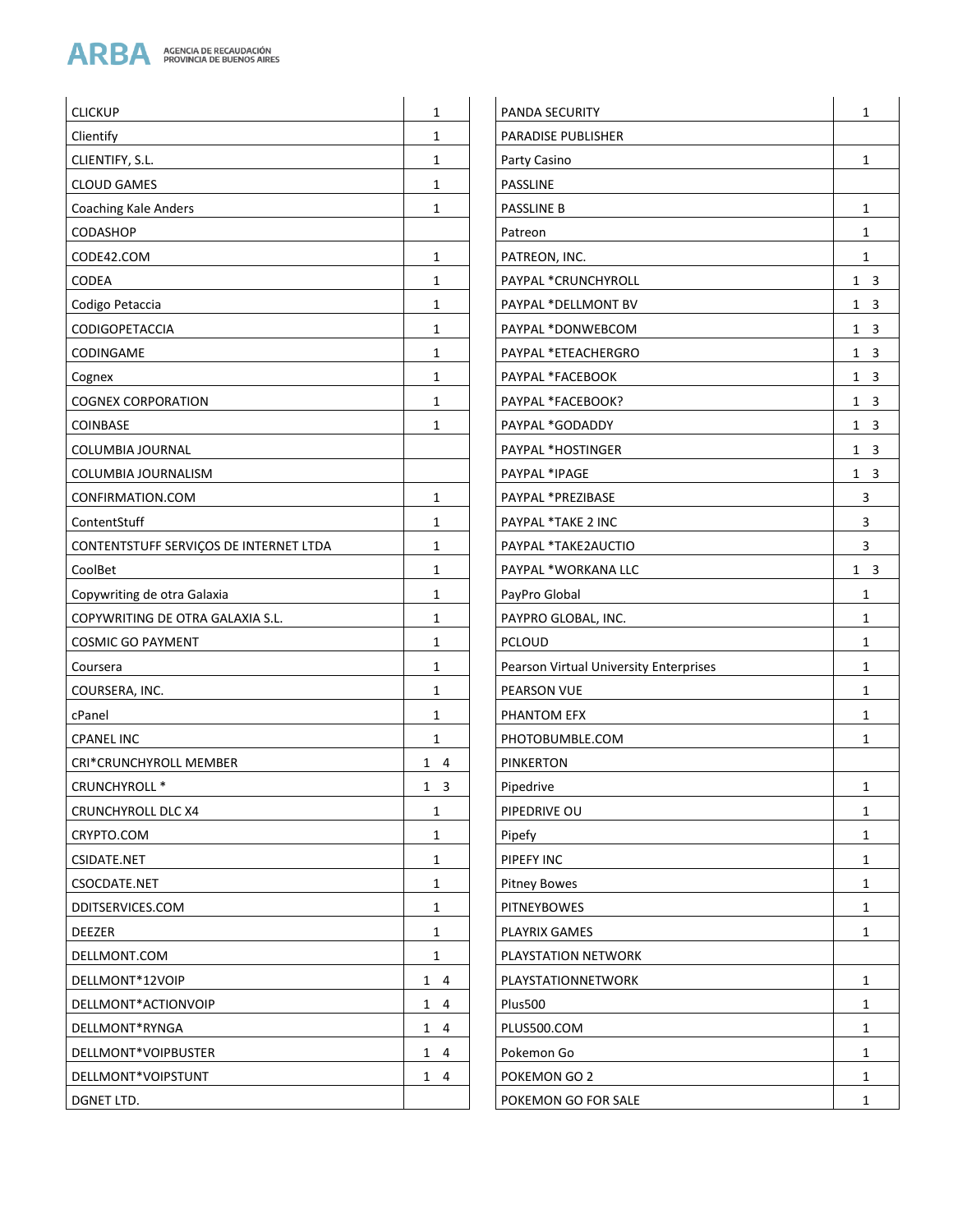

| DIANDIAN                         | 1                                       | PP*FACEBOOK                 |
|----------------------------------|-----------------------------------------|-----------------------------|
| Dicom Smart                      | 1                                       | PREZI INC                   |
| DICOMSMART MEDICAL SYSTEMS, INC. | 1                                       | PRICEWATERHOUSECOOPER       |
| <b>DIDACTOONS</b>                | 1                                       | PRIME VIDEO                 |
| DiDi                             | 1                                       | PRIME VIDEO*                |
| DIDI TAXI PTE. LTD.              | 1                                       | Project Management Institut |
| DigiCert                         | 1                                       | PROJECT MANAGEMENT INS      |
| DIGICERT INC                     | 1                                       | <b>ProQuest Dialog</b>      |
| DIGIMEDIA LIMITED                | 1                                       | PROQUEST LLC                |
| <b>DIGITAL RIVER</b>             | 1                                       | PROTEGE.LA/TUTANOTA         |
| <b>DigitalOcean</b>              | 1                                       | PROXIMA BETA PTE. LIMITED   |
| DIGITALOCEAN, LLC                | 1                                       | PRZ*CHARGE.PREZI.COM        |
| DIGITALRIVER                     | 1                                       | PT ENTERTAINMENT SERVICI    |
| Discord                          | 1                                       | <b>PTM</b>                  |
| DISCORD, INC.                    | 1                                       | PTM EDV SYSTEME GMBH        |
| DL *GODADDY.COM                  | $\mathbf{1}$<br>$\overline{\mathbf{3}}$ | Publicaciones digitales     |
| DNH*GODADDY                      | $\mathbf{1}$<br>$\overline{4}$          | PUBLICACIONES DIGITALES S   |
| Doctoralia                       | 1                                       | PwC                         |
| DOCTORALIA INTERNET, S.L.        | 1                                       | PZIZZ                       |
| DOCTORSIM.COM                    | 1                                       | <b>QINT</b>                 |
| DOG PRODUCTIONS LTD.             | 1                                       | QINT.COM                    |
| Domestika                        | 1                                       | <b>QUELLO CONCERTS</b>      |
| DOMESTIKA INC                    | 1                                       | Queryloop                   |
| DOMESTIKA INTERACTIVA            | 1                                       | QUERYLOOP INC.              |
| DOMINION FUND MANAGEMENT         | 1                                       | <b>QUICK HEAL</b>           |
| <b>Dominion Funds</b>            | 1                                       | RackSpace                   |
| DOMWEBCOM AR                     | 1                                       | RACKSPACE CLOUD             |
| Dorado Games                     | 1                                       | RACKSPACE GMBH              |
| DOT Hotels                       | 1                                       | RASIER OPERATIONS BV        |
| <b>DOT HOTELS LLC</b>            | 1                                       | Readspeaker webservices     |
| DOWNDOGAPP.COM                   | 1                                       | READSPEAKER WEBSERVICES     |
| *AVAST<br>DR.                    | $\mathbf{1}$<br>- 7                     | REBTEL                      |
| DR.*AVAST BRAZIL                 | $1 \quad 4$                             | Rebtel.com                  |
| DRI AVAST SOFTWARE               | 1                                       | REVOLUT                     |
| DRI*AVAST SOFTWARE               | $1 \quad 4$                             | $RI^*$                      |
| DRI*MYFAMILYCINEMA 9             | $\mathbf{1}$<br>4                       | <b>RIOT GAMES</b>           |
| DRI*NETMAKE SOLUCOES             | $\mathbf{1}$<br>4                       | RIOTGAM*                    |
| <b>DROPBOX</b>                   | 1                                       | <b>RIOTGAMES</b>            |
| <b>Duodecad IT Services</b>      | 1                                       | Roblox                      |
| <b>Dysopsis</b>                  | 1                                       | <b>ROBLOX</b>               |
| DYSOPSIS LIMITED                 | 1                                       | Roku                        |
| EA SWISS SARL                    | 1                                       | ROKU, INC.                  |

| P*FACEBOOK                             | 1<br>4 |
|----------------------------------------|--------|
| <b>REZI INC</b>                        | 1      |
| PRICEWATERHOUSECOOPERS SERVICES B.V.   | 1      |
| <b>RIME VIDEO</b>                      | 1      |
| RIME VIDEO*                            | 1<br>4 |
| roject Management Institute            | 1      |
| ROJECT MANAGEMENT INSTITUTE INC. (PMI) | 1      |
| <b>ProQuest Dialog</b>                 | 1      |
| <b>ROQUEST LLC</b>                     | 1      |
| PROTEGE.LA/TUTANOTA                    | 1      |
| PROXIMA BETA PTE. LIMITED              | 1      |
| RZ*CHARGE.PREZI.COM                    | 4      |
| T ENTERTAINMENT SERVICES               | 1      |
| ٥TΜ                                    | 1      |
| TM EDV SYSTEME GMBH                    | 1      |
| ublicaciones digitales                 | 1      |
| <b>UBLICACIONES DIGITALES SAS</b>      | 1      |
| 'wC                                    | 1      |
| 21ZZ                                   |        |
| דאוג                                   | 1      |
| NO.COM(                                | 1      |
| QUELLO CONCERTS                        | 1      |
| <b>Queryloop</b>                       | 1      |
| QUERYLOOP INC.                         | 1      |
| JUICK HEAL                             |        |
| ackSpace}                              | 1      |
| RACKSPACE CLOUD                        |        |
| RACKSPACE GMBH                         | 1      |
| RASIER OPERATIONS BV                   | 1      |
| Readspeaker webservices                | 1      |
| READSPEAKER WEBSERVICES SL             | 1      |
| REBTEL                                 | 1      |
| ebtel.com                              | 1      |
| <b>REVOLUT</b>                         | 1      |
| १। *                                   | 13     |
| RIOT GAMES                             | 1      |
| <b>NOTGAM*</b>                         | 1<br>4 |
| <b>IOTGAMES</b>                        | 1      |
|                                        |        |
| ≀oblox                                 | 1      |
| <b>OBLOX</b>                           | 1      |
| oku?                                   | 1      |
| ROKU, INC.                             | 1      |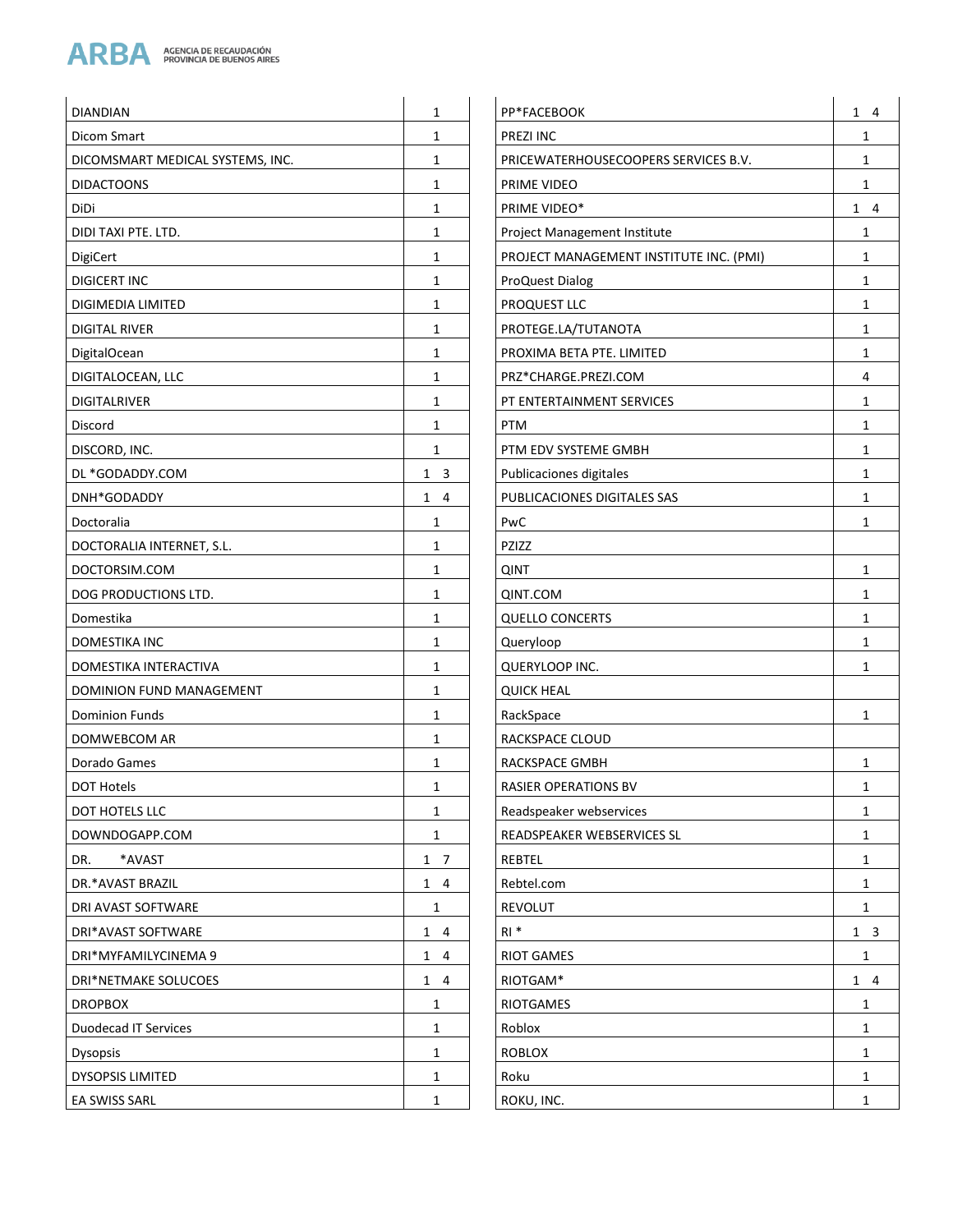

| <b>EAE Business School</b>    | $\mathbf{1}$ | <b>RUNTASTIC</b>               |                |
|-------------------------------|--------------|--------------------------------|----------------|
| <b>EAE ONLINE</b>             | 1            | <b>RUNTASTIC GMBH</b>          | $\mathbf{1}$   |
| <b>ECHST</b>                  | $\mathbf{1}$ | SAGAL                          |                |
| ECHST.NET                     | $\mathbf{1}$ | <b>SAGE PUBLICATIONS</b>       |                |
| <b>EDITIONS ENI</b>           | $\mathbf{1}$ | SAGE PUBLICATIONS UK           |                |
| <b>Editions ENI</b>           | $\mathbf{1}$ | Sandbox Interactive            | $\mathbf{1}$   |
| EDITORIAL TIRANT LO BLANCH SL | $\mathbf{1}$ | SANDBOX INTERACTIVE GMBH       | $\mathbf{1}$   |
| Edvolution                    | $\mathbf{1}$ | SASCHA FITNESS                 | $\mathbf{1}$   |
| EIG*CONSTANTCONTACT           | $1 \quad 4$  | SC-ETEACHER AMSTERDAM          | $\mathbf{1}$   |
| EIG*IPAGE                     | $1 \quad 4$  | <b>Scholastic Education</b>    | $\mathbf{1}$   |
| EIG*VERIO                     | $1 \quad 4$  | SCHOLASTIC EDUCATION           | 1              |
| EL ULTIMO GEEK SA DE CV       | $\mathbf{1}$ | Scribd                         | 1              |
| <b>ELECTRAWORKS</b>           | $\mathbf{1}$ | SCRIBD, INC.                   | $\mathbf{1}$   |
| <b>Electronic Arts</b>        | 1            | <b>SECURITY SHIELD</b>         |                |
| Elsevier                      | 1            | <b>SEGA</b>                    |                |
| <b>ELSEVIER</b>               | 1            | <b>SEGA III</b>                |                |
| ENEBA.COM                     | $\mathbf{1}$ | SENDINBLUE                     | $\mathbf{1}$   |
| EnfraGen                      | $\mathbf{1}$ | Sherpals                       | $\mathbf{1}$   |
| <b>ENFRAGEN LLC</b>           | $\mathbf{1}$ | Shopify                        | $\mathbf{1}$   |
| <b>Entain Partners</b>        | 1            | SHOPIFY.COM                    | $\mathbf{1}$   |
| <b>ENVATOMARKET</b>           | 1            | Shutterstock                   | 1              |
| <b>EPC*EPIC GAMES STOR</b>    | $1 \quad 4$  | SHUTTERSTOCK INC.              | $\mathbf{1}$   |
| EPC*FORTNITE                  | $1 \quad 4$  | <b>SITEGROUND</b>              | $\mathbf{1}$   |
| <b>EPIC GAME</b>              |              | Sked24                         | $\mathbf{1}$   |
| EPIC GAMES INTERNAT           | $\mathbf{1}$ | SKED24 LLC                     | 1              |
| <b>EPICGAMES</b>              | 1            | SKR*UNITED GAMES GMBH          | 4              |
| <b>EPICGAMES</b>              |              | <b>SKR*UNITED GAMES GMBH</b>   | $1 \quad 4$    |
| eRepublik Labs                | 1            | <b>SKYPE</b>                   |                |
| EREPUBLIK LABS. LIMITED       | 1            | SKYPE SUBSCRIPTION SKYPE       |                |
| <b>ESET LLC</b>               | $\mathbf{1}$ | SKYPE.COM                      | $\mathbf{1}$   |
| <b>ESHOP WORLD</b>            | $\mathbf{1}$ | <b>SLACK</b>                   | $\mathbf{1}$   |
| eShopWorld                    | $\mathbf{1}$ | <b>SMALL GIANT</b>             | $\mathbf{1}$   |
| <b>ETEACHER</b>               |              | SMILES FIDELIDADE SA*B         | $\overline{4}$ |
| <b>ETEACHER GROUP LTD</b>     | $\mathbf{1}$ | SNAPCHAT                       |                |
| <b>ETORO</b>                  | $\mathbf{1}$ | <b>Social Online Payments</b>  | $\mathbf{1}$   |
| Etsy                          | $\mathbf{1}$ | SOCIAL ONLINE PAYMENTS LIMITED | $\mathbf{1}$   |
| ETSY, INC.                    | $\mathbf{1}$ | Softlayer Technologies         | $\mathbf{1}$   |
| EuroPalace Casino             | $\mathbf{1}$ | SOFTLAYER TECHNOLOGIES, INC.   | $\mathbf{1}$   |
| EX_BROKERIQ                   | $\mathbf{1}$ | Softline                       | $\mathbf{1}$   |
| Expensify                     | $\mathbf{1}$ | SOLARWINDS                     | $\mathbf{1}$   |
| EXPENSIFY, INC.               | $\mathbf 1$  | SP *CRUNCHYROLL                | $1 \quad 3$    |
| ExpressVPN                    | $\mathbf{1}$ | SportingBet                    | $\mathbf{1}$   |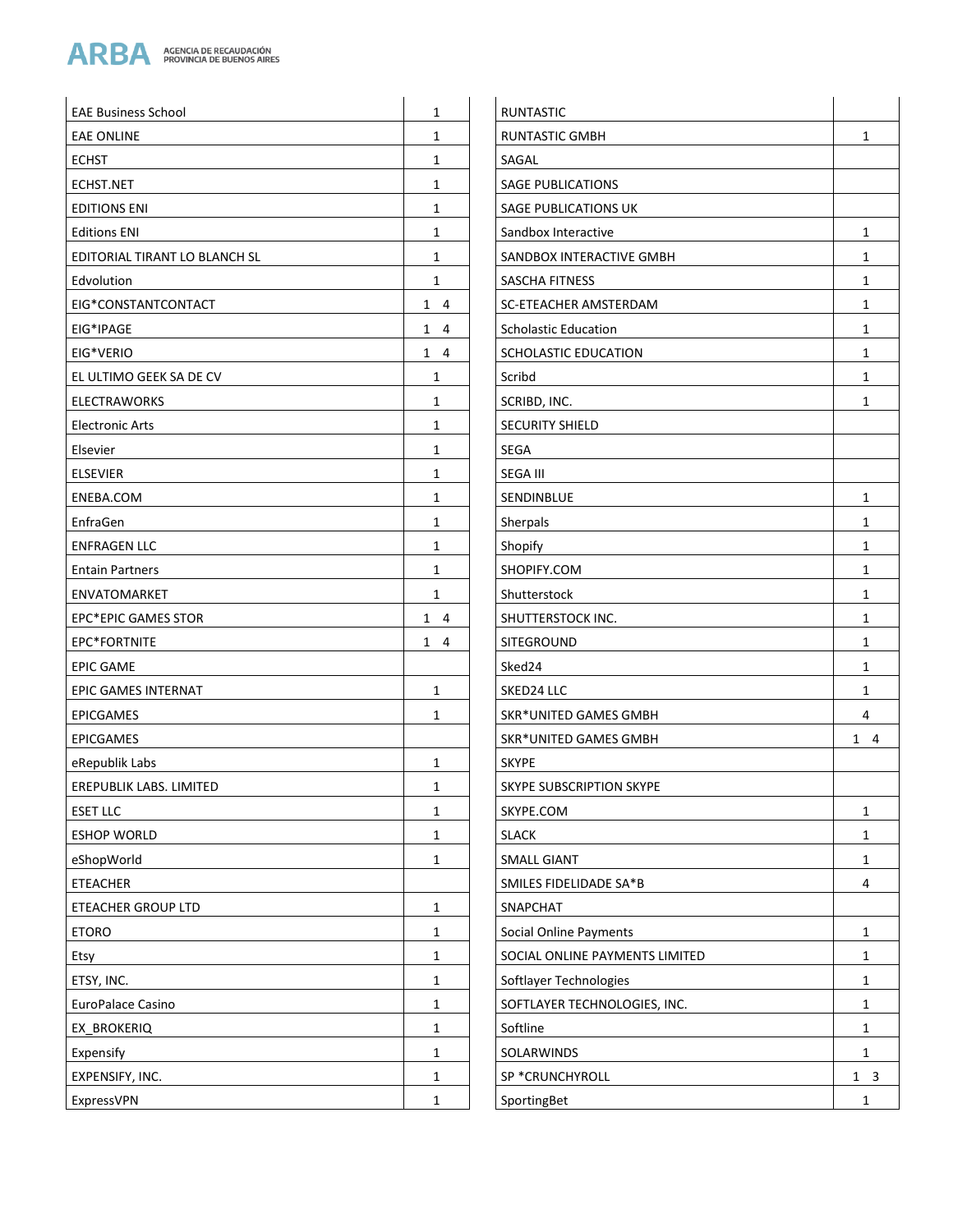

| EXPRESSVPN.COM              | $\mathbf{1}$ | SPORTINGBET                              | 1            |
|-----------------------------|--------------|------------------------------------------|--------------|
| <b>EXPSTUDIO</b>            | $\mathbf{1}$ | <b>SPOTIFY</b>                           | 1            |
| EZVIZ                       | 1            | <b>SQUARE ENIX</b>                       | 1            |
| <b>EZVIZ INC</b>            | $\mathbf{1}$ | Squarespace                              | 1            |
| <b>FACEBK</b>               | $\mathbf{1}$ | SQUARESPACE INC                          | $\mathbf{1}$ |
| <b>FACEBK*</b>              | $1 \quad 3$  | STALEX DIGITAL SERVICES                  | $\mathbf{1}$ |
| FACEBK *MZJ8G5BW22          | $\mathbf{1}$ | Stalex Media                             | $\mathbf{1}$ |
| FACEBK *ZTJVV6T2Q2          | $\mathbf{1}$ | <b>Starkey Hearing Technologies</b>      | $\mathbf{1}$ |
| <b>FACEBK ADS</b>           | $\mathbf{1}$ | <b>STARKEY LABS INC</b>                  | 1            |
| <b>FACEBK ARKNF7FCP2</b>    | $\mathbf{1}$ | <b>STARS</b>                             | 1            |
| <b>FACEBK DGRBR77CP2</b>    | 1            | Stars Group Inc                          | 1            |
| FACEBK FHAN67T2Q2           | $\mathbf{1}$ | <b>STAYCOOL</b>                          | $\mathbf{1}$ |
| FACEBK GLHDK7XBP2           | $\mathbf{1}$ | STEAMGAMES.COM                           | $\mathbf{1}$ |
| FACEBK LF4MP7KBP2           | $\mathbf{1}$ | STEAMPOWERED.COM                         |              |
| <b>FACEBK MUEVA8KFM2</b>    | 1            | Streamray                                | 1            |
| <b>FACEBK PJ7B5HJUF</b>     | $\mathbf{1}$ | STREAMRAY INC.                           | 1            |
| FACEBK UMPJQ8BCP2           | $\mathbf{1}$ | STRONGTRAINING AF                        |              |
| FACEBK UQJZZ7TBP2           | $\mathbf{1}$ | SUGARSYNC                                | $\mathbf{1}$ |
| <b>FACEBK VYCDW6FVR2</b>    | $\mathbf{1}$ | <b>SUPERCELL</b>                         | $\mathbf{1}$ |
| <b>FACEBK WJCNW7KCP2</b>    | $\mathbf{1}$ | Surfshark                                | $\mathbf{1}$ |
| FACEBK YHY338KCP2           | $\mathbf{1}$ | SURFSHARK B.V.                           | 1            |
| FACEBK YPPCQ7XFM2           | $\mathbf{1}$ | SurveyMonkey                             | $\mathbf{1}$ |
| FACEBK*                     | $1 \quad 4$  | SURVEYMONKEY EUROPE UC                   | $\mathbf{1}$ |
| <b>FACEBOOK</b>             | $\mathbf{1}$ | <b>SWAG MASHA</b>                        | $\mathbf{1}$ |
| <b>FACEBOOK ADS</b>         | $\mathbf{1}$ | <b>TEA Ediciones</b>                     | $\mathbf{1}$ |
| <b>FACEBOOK ADVERTISING</b> | $\mathbf{1}$ | TEA EDICIONES S A                        | $\mathbf{1}$ |
| <b>FACEBOOK INC.</b>        | $\mathbf{1}$ | Teachable                                | 1            |
| <b>FACEIT</b>               |              | <b>TEACHABLE INC</b>                     | 1            |
| <b>FACETUNE</b>             | $\mathbf{1}$ | Teamviewer                               | $\mathbf{1}$ |
| FASTMAIL+PTY+LTD&HL         | 1            | TEAMVIEWER GERMANY GMBH                  | 1            |
| FastSpring                  | $\mathbf{1}$ | TEAMVIEWER.COM                           | 1            |
| Fenix International         | 1            | TECNOLINK S.A.                           | $\mathbf{1}$ |
| FENIX INTERNATIONAL LIMITED | $\mathbf{1}$ | TELEFONICA GLOBAL SERV                   | 1            |
| <b>FILMORAGO</b>            | $\mathbf{1}$ | <b>Tencent Games</b>                     | 1            |
| FINANCIAL TIME LT           |              | Tenedora de Cines                        | 1            |
| FINANCIAL TIME LTD          |              | TENEDORA DE CINES SA DE CV               | $\mathbf{1}$ |
| FITBIT COACH FITBIT CO      | $\mathbf{1}$ | Teravista Technologies                   | 1            |
| FITBIT COACH PREMIUM        | 1            | TERAVISTA TECHNOLOGIES SL                | 1            |
| FITBIT, INC.                | $\mathbf{1}$ | The Bikini Body Training Company         | $\mathbf{1}$ |
| <b>FITOCRACY</b>            |              | THE BIKINI BODY TRAINING COMPANY PTY LTD | 1            |
| <b>FLIGHTRADAR24 AB</b>     |              | THE BUMBLE TREE - HIA SN                 | 1            |
| FOZ-ICE/BUMBLEBEE           | 1            | The Economist                            | $\mathbf{1}$ |
|                             |              |                                          |              |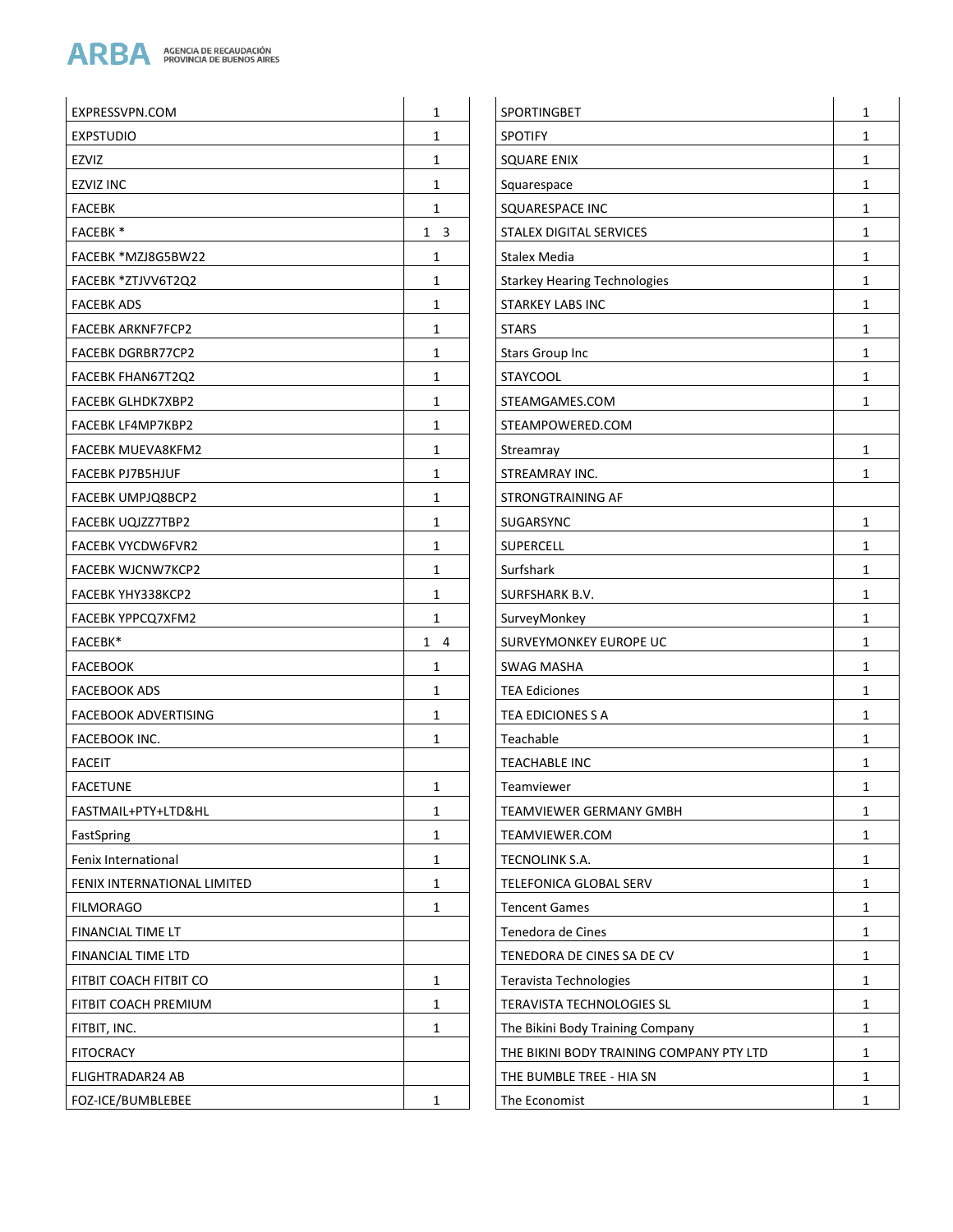

| <b>FREEHOSTING</b>                          |              | THE ECONOMIST NEWSPAPER NA, INC. | 1              |
|---------------------------------------------|--------------|----------------------------------|----------------|
| FREEHOSTING.COM                             |              | THE FINANCIAL TIMES              |                |
| Freelancer                                  | 1            | THE ROCKET SCIENCE GROUP, LLC    | $\mathbf{1}$   |
| FREELANCER INTERNATIONAL PTY LTD            | $\mathbf{1}$ | THE SURFER'S JOURNAL             |                |
| FreshWorks                                  | $\mathbf{1}$ | TheLotter                        | $\mathbf{1}$   |
| <b>FRESHWORKS INC</b>                       | 1            | <b>THELOTTER</b>                 | $\mathbf{1}$   |
| <b>Frontiers Media</b>                      | $\mathbf{1}$ | Thema                            | $\mathbf{1}$   |
| <b>FRONTIERS MEDIA SA</b>                   | $\mathbf{1}$ | THEMA AMERICA INC                | $\mathbf{1}$   |
| <b>FSPRG.NL</b>                             | 1            | <b>TIDAL MUSIC</b>               |                |
| Funimation                                  | $\mathbf{1}$ | TIMES NEWSPAPERS LTD             |                |
| FUNIMATION GLOBAL GROUP, LLC                | $\mathbf{1}$ | <b>TINDER</b>                    |                |
| <b>Futbol Club Barcelona</b>                | 1            | Tirant Lo Blanch                 | $\mathbf{1}$   |
| <b>FUTBOL CLUB BARCELONA</b>                | $\mathbf{1}$ | Titan 3PL                        | $\mathbf{1}$   |
| <b>FXCLUB.ORG</b>                           | $\mathbf{1}$ | <b>TITAN 3PL</b>                 | $\mathbf{1}$   |
| G <sub>2</sub> A                            |              | TitanBet.co.uk                   | $\mathbf{1}$   |
| G2A.COM                                     |              | <b>TOEFL SERVICES</b>            | $\mathbf{1}$   |
| <b>GAMEFORGE GAMES</b>                      | $\mathbf{1}$ | <b>Top Games</b>                 | $\mathbf{1}$   |
| GAMESROCKS.NET                              |              | <b>TOP GAMES INC</b>             | $\mathbf{1}$   |
| GAMESROCKSTARS.COM                          |              | <b>TradeCore</b>                 | $\mathbf{1}$   |
| Geocaching                                  | 1            | Traina                           | $\mathbf{1}$   |
| Geocelu.com                                 | $\mathbf{1}$ | TRAINA INTERACTIVE CORP.         | $\mathbf{1}$   |
| GEOCELU.COM                                 | 1            | <b>TRAINING SOLUTIONS</b>        |                |
| <b>GET ON BOARD HOLDING CORP</b>            | 1            | TRAINING SOLUTIONS LTD           |                |
| Getonboard                                  | 1            | <b>TravelClick</b>               | $\mathbf 1$    |
| <b>GETTY IMAGES</b>                         |              | <b>TRAVELCLICK INC</b>           | $\mathbf{1}$   |
| <b>GIGHUB</b>                               | $\mathbf{1}$ | <b>Travian Games</b>             | $\mathbf{1}$   |
| GIGHUB, INC.                                | 1            | <b>TRAVIAN GAMES GMBH</b>        | $\mathbf{1}$   |
| <b>GITHUB</b>                               | 1            | TripAdvisor                      | $\mathbf{1}$   |
| Global Rate Set Systems                     | 1            | TRIPADVISOR.COM                  | $\overline{1}$ |
| <b>GLOBAL RATE SET SYSTEMS LTD</b>          | 1            | Truvalia                         | $\mathbf{1}$   |
| <b>Global Strategic Marketing</b>           | $\mathbf{1}$ | TRUVALIA GLOBAL CLASSIFIEDS OOD  | $\mathbf{1}$   |
| Global.ITRADER                              | $\mathbf{1}$ | TSG GWS GERMANY GMBH             | $\mathbf{1}$   |
| GLOBAL.ITRADER                              | $\mathbf{1}$ | <b>TUMBLR INC</b>                |                |
| <b>GLOUD GAMES</b>                          | $\mathbf{1}$ | TUNEINTUNES.COM                  | $\mathbf{1}$   |
| GODADDY                                     | 1            | Twich                            | $\mathbf{1}$   |
| <b>GODADDY COM EUROPE</b>                   | 1            | TWITCH INTERACTIVE, INC.         | $\mathbf{1}$   |
| GODADDY.COM                                 | 1            | <b>TWITTER</b>                   |                |
| GOG SPOLKA Z OGRANICZONA ODPOWIEDZIALNOSCIA | $\mathbf{1}$ | TWITTER ADVERTISING              |                |
| GOGcom                                      | $\mathbf{1}$ | <b>TWITTER ONLINE ADS</b>        |                |
| GOOGLE DOMESTIKA                            |              | U.S. Pharmacopeial               | $\mathbf{1}$   |
| GOOGLE EPIC GAMES                           | $\mathbf{1}$ | Uber                             | $\mathbf{1}$   |
| GOOGLE *ADS                                 | $1 \quad 3$  | Udemy                            | $\mathbf{1}$   |
|                                             |              |                                  |                |

| HE ECONOMIST NEWSPAPER NA, INC. | 1 |
|---------------------------------|---|
| <b>HE FINANCIAL TIMES</b>       |   |
| HE ROCKET SCIENCE GROUP, LLC    | 1 |
| HE SURFER'S JOURNAL             |   |
| heLotter                        | 1 |
| <b>HELOTTER</b>                 | 1 |
| hema <sup>.</sup>               | 1 |
| HEMA AMERICA INC                | 1 |
| <b>IDAL MUSIC</b>               |   |
| <b>IMES NEWSPAPERS LTD</b>      |   |
| <b>INDER</b>                    |   |
| irant Lo Blanch                 | 1 |
| itan 3PL                        | 1 |
| <b>ITAN 3PL</b>                 | 1 |
| itanBet.co.uk                   | 1 |
| <b>OEFL SERVICES</b>            | 1 |
| op Games                        | 1 |
| OP GAMES INC                    | 1 |
| <sup>-</sup> radeCore           | 1 |
| raina                           | 1 |
| RAINA INTERACTIVE CORP.         | 1 |
| <b>RAINING SOLUTIONS</b>        |   |
| <b>RAINING SOLUTIONS LTD</b>    |   |
| ravelClick                      | 1 |
| RAVELCLICK INC                  | 1 |
| ravian Games                    | 1 |
| RAVIAN GAMES GMBH               | 1 |
| ripAdvisor                      | 1 |
| RIPADVISOR.COM                  | 1 |
| ruvalia                         | 1 |
| RUVALIA GLOBAL CLASSIFIEDS OOD  | 1 |
| <b>SG GWS GERMANY GMBH</b>      | 1 |
| <b>UMBLR INC</b>                |   |
| UNEINTUNES.COM                  | 1 |
| wich                            | 1 |
| WITCH INTERACTIVE, INC.         | 1 |
| WITTER                          |   |
| WITTER ADVERTISING              |   |
| <b>WITTER ONLINE ADS</b>        |   |
| J.S. Pharmacopeial              | 1 |
| Jber                            | 1 |
| Jdemy                           | 1 |
|                                 |   |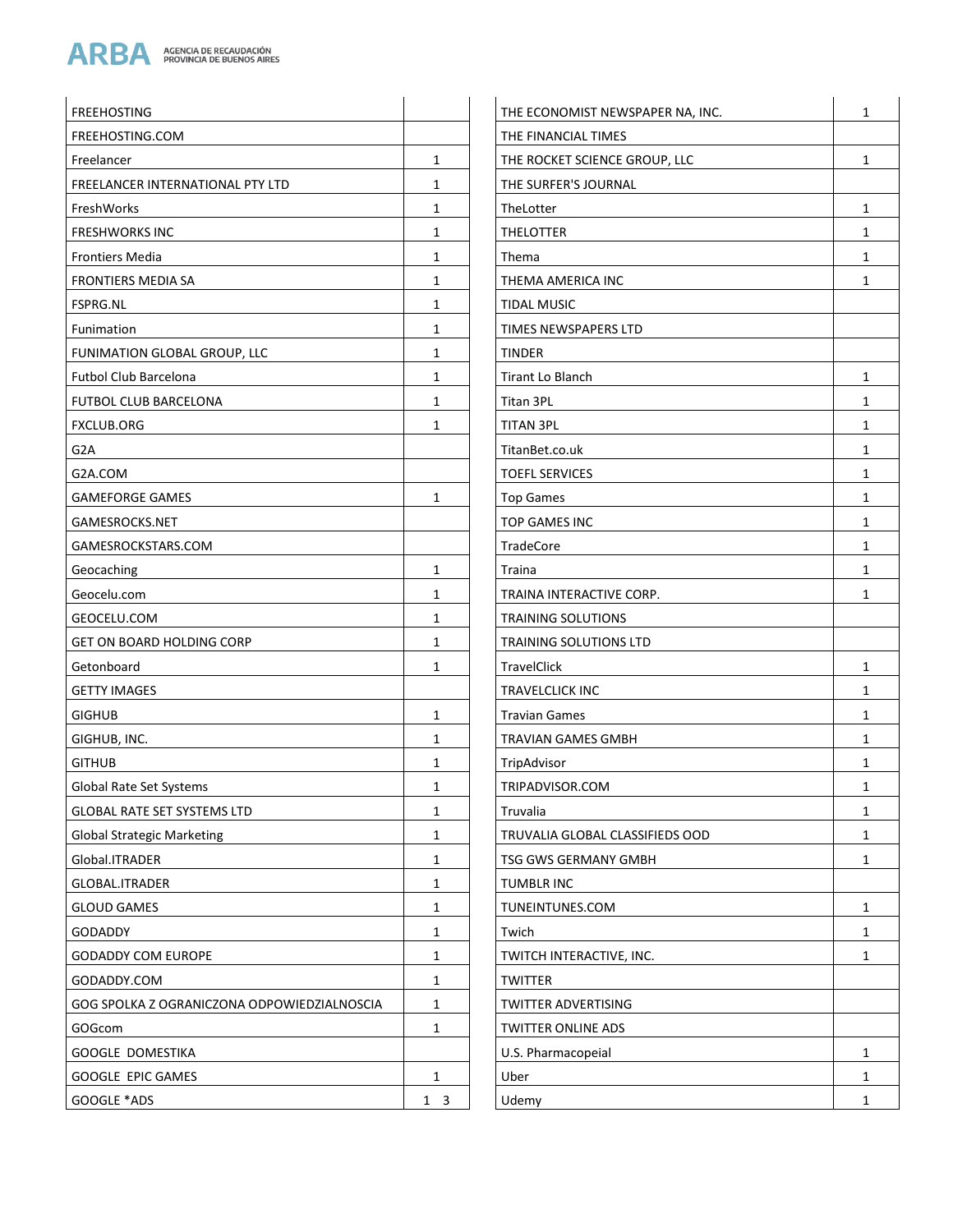

| GOOGLE *ADWS1890942972            | 1                 | <b>UDEMY IN</b>    |
|-----------------------------------|-------------------|--------------------|
| GOOGLE *AZUMIO                    | 1<br>3            | <b>UNIVERSIT</b>   |
| GOOGLE *CLOUD                     | 3<br>1            | UPHOLD.C           |
| <b>GOOGLE *GSUITE</b>             | 3<br>1            | UpToDate           |
| <b>GOOGLE *POKEMON</b>            | 3<br>1            | <b>UPTODATE</b>    |
| <b>GOOGLE *RATKLM</b>             | $\mathbf{1}$<br>3 | UPWORK             |
| <b>GOOGLE *ROCKSTAR GAMES</b>     | 3                 | <b>US PHARM</b>    |
| GOOGLE *SEGA                      | 3                 | UYCARMEI           |
| <b>GOOGLE *TUNEIN</b>             | 1 3               | <b>VALVE</b>       |
| <b>GOOGLE *YOUTUBE MEMEBER</b>    | 1<br>3            | <b>VALVE COF</b>   |
| GOOGLE *YOUTUBEPREMIUM            | 3<br>1            | Various            |
| <b>GOOGLE ANDROID</b>             |                   | VARIOUS, I         |
| <b>GOOGLE BUMBLE</b>              | 1                 | <b>VENDOSTC</b>    |
| <b>GOOGLE HAPPN</b>               | 1                 | Verbolia           |
| GOOGLE LLC                        | 1                 | <b>VERBOLIA</b>    |
| <b>GOOGLE PLAY</b>                | 1                 | <b>VGLOBAL I</b>   |
| GOOGLE PLAY COM.FASTMAIL.APP&HL   | 1                 | <b>VIAGOGO</b>     |
| <b>GOOGLE PLAY GRINDR LLC</b>     | 1                 | <b>VIBER</b>       |
| <b>GOOGLE PLAY TRADINGVIEW</b>    | 1                 | VIBER EU           |
| <b>GOOGLE PLAY TRADINGVIEWAPP</b> | 1                 | Viki               |
| <b>GOOGLE PLAY YOUTUBE</b>        | 1                 | VIKI INC           |
| GOOGLE PZIZZ                      | 1                 | Vimeo              |
| <b>GOOGLE STORAGE</b>             | 1                 | VIMEO INC          |
| <b>GOOGLE TINDER</b>              |                   | <b>VIRTUNET</b>    |
| <b>GOOGLE TINDER</b>              | 1                 | Virtunet Sy        |
| <b>GOOGLE YOUTUBE</b>             | 1                 | <b>VOXY ENGI</b>   |
| <b>GOOGLE* MOBILEARTS</b>         | 1<br>8            | <b>Vtiger Syst</b> |
| <b>GOOGLE* TUNEIN</b>             | 1<br>8            | <b>VTIGER SYS</b>  |
| GOOGLE*ADS                        | $1 \quad 4$       | Wahoo              |
| GOOGLE*ANDROID                    | 1<br>4            | <b>WAHOO FI</b>    |
| GOOGLE*AZUMIO                     | 1<br>4            | WarnerMe           |
| GOOGLE*CLOUD                      | 1<br>4            | WEB*NET\           |
| GOOGLE*DOMAINS                    | 1<br>4            | WEBEX.CO           |
| GOOGLE*EA                         | 1<br>4            | WEBFLOW            |
| GOOGLE*GARENA                     | $\mathbf{1}$<br>4 | <b>WEBNODE</b>     |
| GOOGLE*GSUITE                     | 1<br>4            | Websydian          |
| GOOGLE*KILLMONDAYGA               | 1<br>4            | WEBSYDIA           |
| GOOGLE*MOBILE APPS                | 1<br>4            | WEEBLY             |
| GOOGLE*POKEMON                    | 1<br>4            | WEIGHTW.           |
| GOOGLE*SEGA                       | 4                 | WHITE HAT          |
| GOOGLE*TUNEIN                     | 1<br>4            | Wild West          |
| GRABR.IO* G                       | 1<br>3            | WILD WES           |
|                                   |                   |                    |

| <b>UDEMY INC</b>                      | 1      |
|---------------------------------------|--------|
| UNIVERSITY OF CHICAGO PRESS JOURNALS  |        |
| UPHOLD.COM                            | 1      |
| UpToDate                              | 1      |
| UPTODATE INC                          | 1      |
| <b>UPWORK</b>                         | 1      |
| US PHARMACOPEIAL CONV                 | 1      |
| UYCARMELA PUBLICIDA                   |        |
| VALVE                                 |        |
| <b>VALVE CORPORATION</b>              |        |
| Various                               | 1      |
| VARIOUS, INC.                         | 1      |
| VENDOSTORE*                           | 1<br>4 |
| Verbolia                              | 1      |
| <b>VERBOLIA SPRL</b>                  | 1      |
| VGLOBAL DSL                           | 1      |
| <b>VIAGOGO</b>                        | 1      |
| VIBER                                 |        |
| VIBER EU                              |        |
| Viki                                  | 1      |
| <b>VIKI INC</b>                       | 1      |
| Vimeo                                 | 1      |
| VIMEO INC.                            | 1      |
| <b>VIRTUNET LLC</b>                   | 1      |
| Virtunet Systems                      | 1      |
| <b>VOXY ENGLISH COURSE</b>            | 1      |
| <b>Vtiger Systems</b>                 | 1      |
| VTIGER SYSTEMS INDIA PRIVATE LIMITED  | 1      |
| Wahoo                                 | 1      |
| WAHOO FITNESS L.L.C.                  | 1      |
| WarnerMedia Direct Latin America, LLC | 1      |
| WEB*NETWORKSOLUTIONS                  | 1<br>4 |
| WEBEX.COM                             | 1      |
| WEBFLOW                               | 1      |
| <b>WEBNODE AG</b>                     |        |
| Websydian                             | 1      |
| WEBSYDIAN A                           | 1      |
| WEEBLY                                | 1      |
| WEIGHTWATCHERS                        |        |
| WHITE HAT GAMING LTD                  | 1      |
| <b>Wild West Domains</b>              | 1      |
| WILD WEST DOMAINS, LLC.               | 1      |
|                                       |        |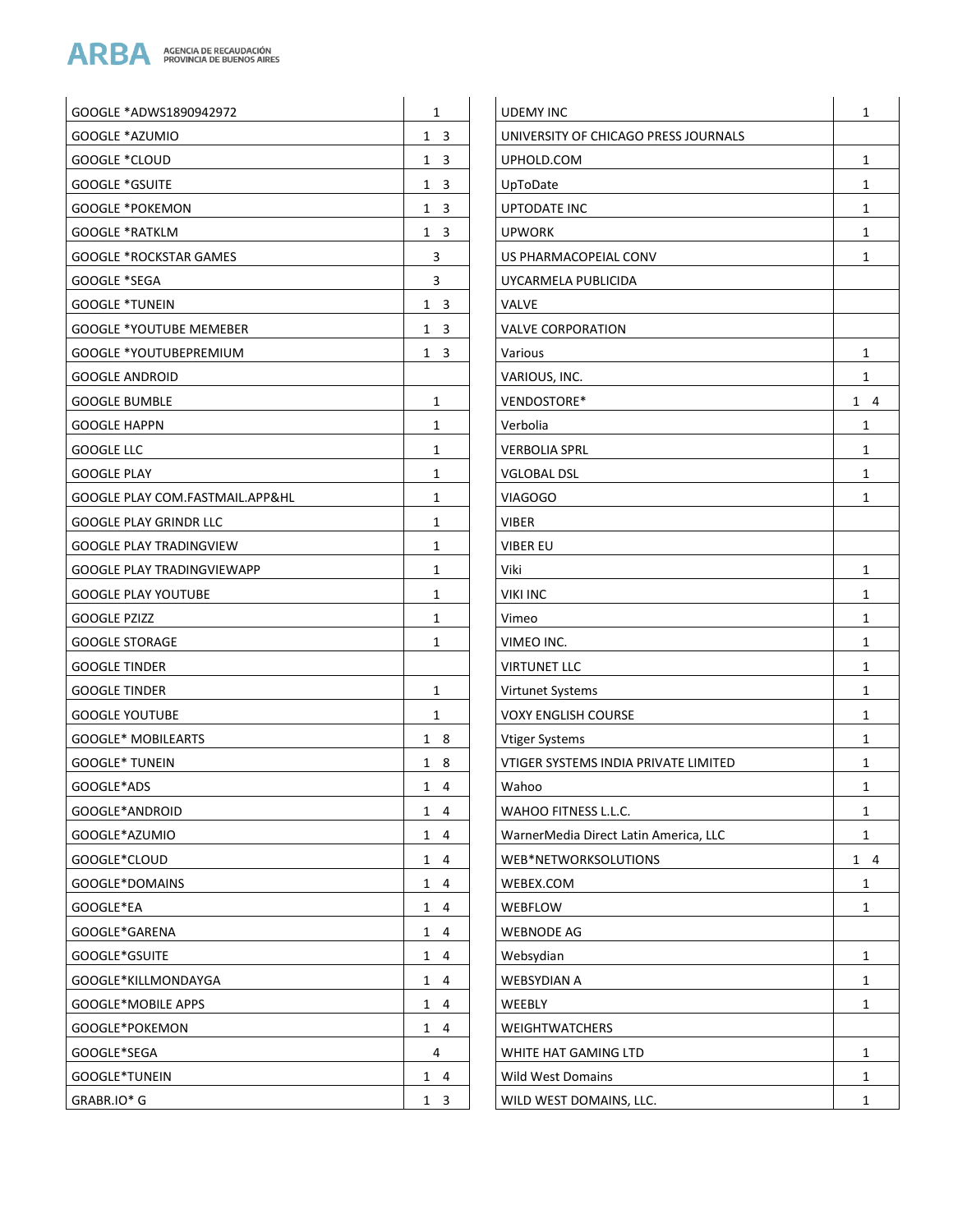

| <b>GRAMMARLY</b>                         | 1            | Wiley                          | $\mathbf{1}$ |
|------------------------------------------|--------------|--------------------------------|--------------|
| <b>GRAVITY INT</b>                       | 1            | Wisdom Way                     | 1            |
| <b>GRINDR</b>                            |              | WISDOM WAY DEVELOPMENT LIMITED | $\mathbf{1}$ |
| GROUNDSPEAK, INC.                        | $\mathbf{1}$ | WISH.COM                       | $\mathbf{1}$ |
| <b>Guts Casino</b>                       | 1            | <b>WIX</b>                     |              |
| <b>GVC SERVICES LIMITED</b>              | $\mathbf{1}$ | WIX.COM                        | $\mathbf{1}$ |
| Gympass                                  | $\mathbf{1}$ | Wizard of Web                  | 1            |
| GYMPASS US, LLC                          | 1            | WIZARD OF WEB LTD              | 1            |
| <b>HABITISSIMO</b>                       |              | Wolfram Alpha                  | $\mathbf{1}$ |
| <b>HANSARD</b>                           | $\mathbf{1}$ | WOLFRAM ALPHA LLC              | $\mathbf{1}$ |
| <b>Hansard Global</b>                    | 1            | <b>WONDERBLY PERSONLIZED</b>   |              |
| HASHFLARE                                | $\mathbf{1}$ | WONDERSHARE                    | $\mathbf{1}$ |
| <b>HBO DIG</b>                           | $\mathbf{1}$ | Woocommerce                    | 1            |
| <b>HBOMax</b>                            | 1            | WOOCOMMERCE INC.               | 1            |
| <b>HBOSTORE</b>                          | 1            | WOOD WORKERS JOURNAL           |              |
| HDS*HEADSPACE                            | $1 \quad 4$  | <b>WORDPRESS</b>               | $\mathbf{1}$ |
| <b>HEADSPACE MEDITATION LTD</b>          | 1            | <b>WORKANA</b>                 |              |
| Heed 360                                 | $\mathbf{1}$ | <b>WORKANA LLC</b>             | $\mathbf{1}$ |
| HEED 360 LTDA                            | $\mathbf{1}$ | WORKANA, WORKANA               | $\mathbf{1}$ |
| Heroku                                   | $\mathbf{1}$ | <b>WWE Network</b>             | $\mathbf{1}$ |
| <b>HEROKU</b>                            | 1            | WWE NETWORK, LLC               | $\mathbf{1}$ |
| High Morale Developments                 | $\mathbf{1}$ | WWW FACEBOOK COM ADSMA         | $\mathbf{1}$ |
| HIGH MORALE DEVELOPMENTS LIMITED         | 1            | WWW SKY COM                    |              |
| <b>HIKARI</b>                            |              | WWW.AVIRA.COM                  |              |
| <b>HIKARI LTD</b>                        |              | WWW.CRASHPLAN.COM              | $\mathbf{1}$ |
| HLU*                                     | $1 \quad 4$  | WWW.DAILYYOGA.COM              | $\mathbf{1}$ |
| <b>HOLCOMB FINANCE LIMITED</b>           | 1            | WWW.DOMWEB.COM                 | 1            |
| HOO                                      | $\mathbf{1}$ | WWW.GETTYIMAGES.COM            |              |
| HOO.COM                                  | 1            | WWW.GODADDY.COM                | 1            |
| <b>HOSTGATOR</b>                         | $\mathbf{1}$ | WWW.SKYPE.COM                  |              |
| <b>HOSTINGER</b>                         |              | WWW.STEAMPOWERED.COM           |              |
| <b>HOSTINGER INTERNATIONAL</b>           | $\mathbf{1}$ | XBGlobal.com                   | $\mathbf{1}$ |
| Hotjar                                   | $\mathbf{1}$ | XSOLLA *                       | $1 \quad 3$  |
| HOTJAR LIMITED                           | $\mathbf{1}$ | XSOLLA *EPIC GAMES             | $1 \quad 3$  |
| HOTMART                                  | $\mathbf{1}$ | XSOLLA.COM                     | $\mathbf{1}$ |
| <b>HOTMART B.V</b>                       | $\mathbf{1}$ | <b>XSOLLAS</b>                 |              |
| <b>HOUSE OF BUMBLE SALON</b>             | $\mathbf{1}$ | <b>XTB</b>                     | $\mathbf{1}$ |
| HTTPS://APPS.APPLE.COM/TUTANOTA          | $\mathbf{1}$ | XTB.COM                        | $\mathbf{1}$ |
| HTTPS//LEVELUP.DIGITAL                   | $\mathbf{1}$ | YAHOO SMALL BUSINESS           | $\mathbf{1}$ |
| Huawei Services                          | $\mathbf{1}$ | YOLA                           |              |
| HUAWEI SERVICES (HONG KONG) CO., LIMITED | 1            | YOLA INC                       |              |
| HubSpot                                  | $\mathbf{1}$ | YOLA.COM                       |              |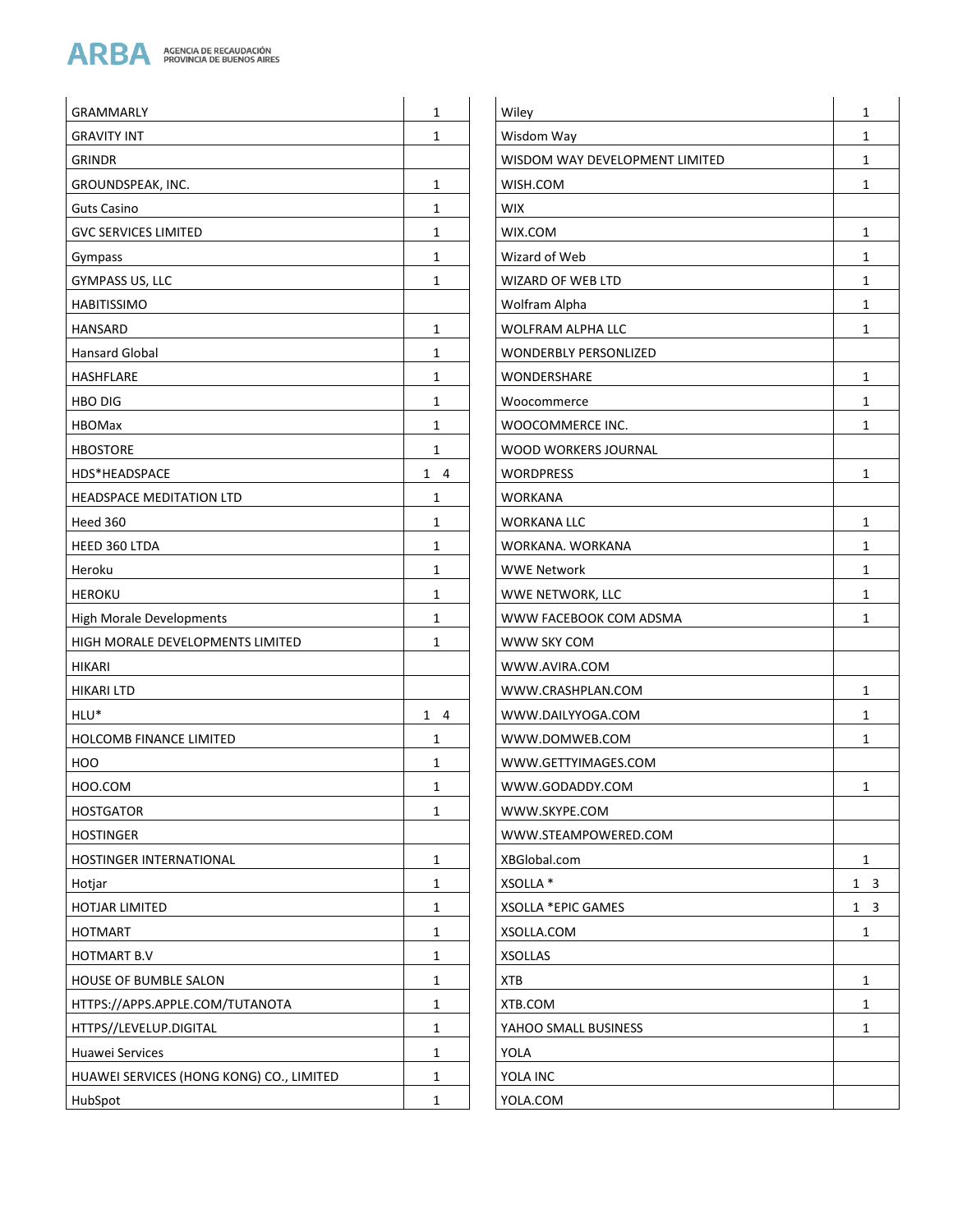

| HUBSPOT, INC.                      | 1            | YOOZOO                     | 1            |
|------------------------------------|--------------|----------------------------|--------------|
| Humble Bundle                      | 1            | YOOZOO Games               | $\mathbf{1}$ |
| <b>HUMBLE BUNDLE INC.</b>          | 1            | YoungJoy                   | 1            |
| <b>HUMOR RAINBOW INC</b>           | 1            | YOUNGJOY                   | 1            |
| <b>IC MARKETS</b>                  | 1            | Your Aussie Life           | 1            |
| <b>ICLOUD</b>                      | 1            | YOUR AUSSIE LIFE PTY L     | $\mathbf{1}$ |
| IDT CORPORATION DE 000000000338420 |              | Zapier                     | 1            |
| <b>IGG MOBILEGAME</b>              | 1            | ZAPIER.COM                 | 1            |
| <b>IM Academy</b>                  | 1            | Zapping TV                 | 1            |
| <b>IMARKETSLIVE</b>                | 1            | <b>ZAPPING TV INC</b>      | 1            |
| <b>IMDB</b>                        | 1            | <b>ZECURE GAMING LIMIT</b> | 1            |
| IMDB.COM, INC.                     | $\mathbf{1}$ | ZENKIT                     | $\mathbf{1}$ |
| INMOTIIONHOSTING.COM               |              | <b>ZOHO CORPORATION</b>    |              |
| <b>InnoGames</b>                   | $\mathbf{1}$ | ZOHO-13408479-COMMERCE     | $\mathbf{1}$ |
| <b>INNOGAMES GMBH</b>              | 1            | ZOHO-CRM                   | 1            |
| <b>INNOVA CO SARL</b>              | 1            | ZOHO-ONE                   | 1            |
| <b>INSTAGRAM</b>                   | 1            | ZOOM ZOOM                  | 1            |
| <b>INSTANT GAMING</b>              |              | ZOOM.US                    |              |
| <b>INTELISOFT WS LLC</b>           | 1            | ZOOM.US 888-799-9666       | 1            |
| Intercom (Business Messenger)      | 1            | <b>ZUMBA FITNESS</b>       | 1            |
| INTERCOM.IO                        | 1            | ZUMBA.COM                  | 1            |

#### **Llamadas**

- (1) Cualquier Denominación Comercial que contenga dicho término
- (2) \* con 3 espacios respecto de la palabra anterior
- (3) \* con 1 espacio respecto de la palabra anterior
- (4) \* sin espacio respecto de la denominación
- (5) un espacio y luego \*seguido de la denominación
- (6) un espacio y luego la denominación
- (7) \* con 9 espacios respecto de la palabra anterior
- (8) \* con 1 espacio respecto de la palabra posterior